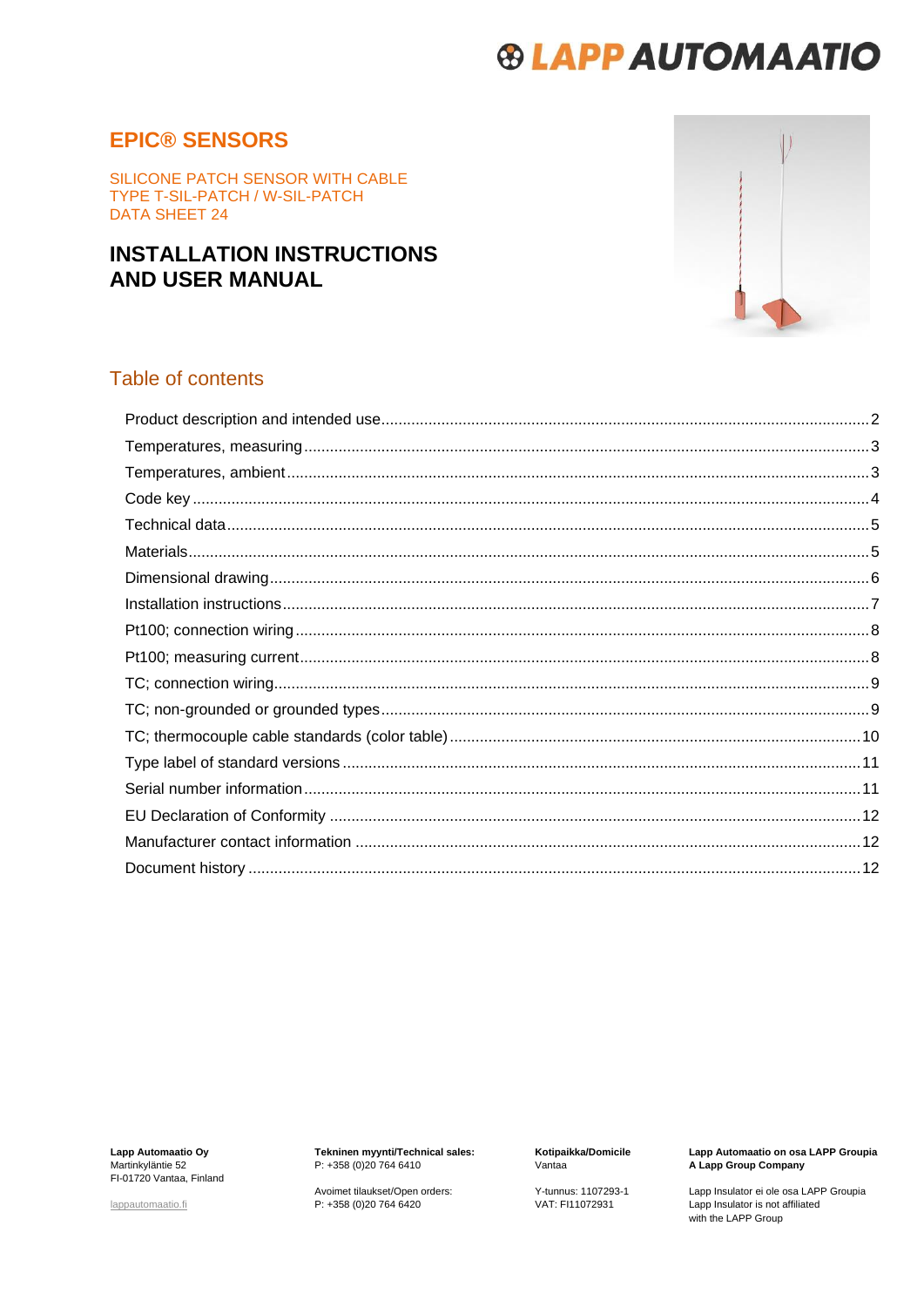#### <span id="page-1-0"></span>Product description and intended use

Sensor types T-SIL-PATCH (thermocouple, TC) and W-SIL-PATCH (resistance, RTD) are silicone patch sensors with cable for surface temperature measurement.

Sensors are intended for quick and easy installation in various surface measurement applications. Sensor element is covered with a flexible silicone patch which can be attached in many ways to surface to be measured. As an option the silicone patch can be delivered with 2-sided adhesive aluminum foil tape with good thermal conductivity on measuring surface.

Elements can be TC or RTD elements, standard versions are K-type thermocouple (for T-SIL-PATCH) and 4 wire Pt100 (for W-SIL-PATCH). Wire and cable length and materials can be chosen.

Tailored versions are produced on request.

EPIC® SENSORS temperature sensors are measuring devices intended for professional use. They should be mounted by professionally capable installer who understands the installations surroundings. The worker should understand mechanical and electrical needs and safety instructions of the object installation. Suitable safety gear for each installation task must be used.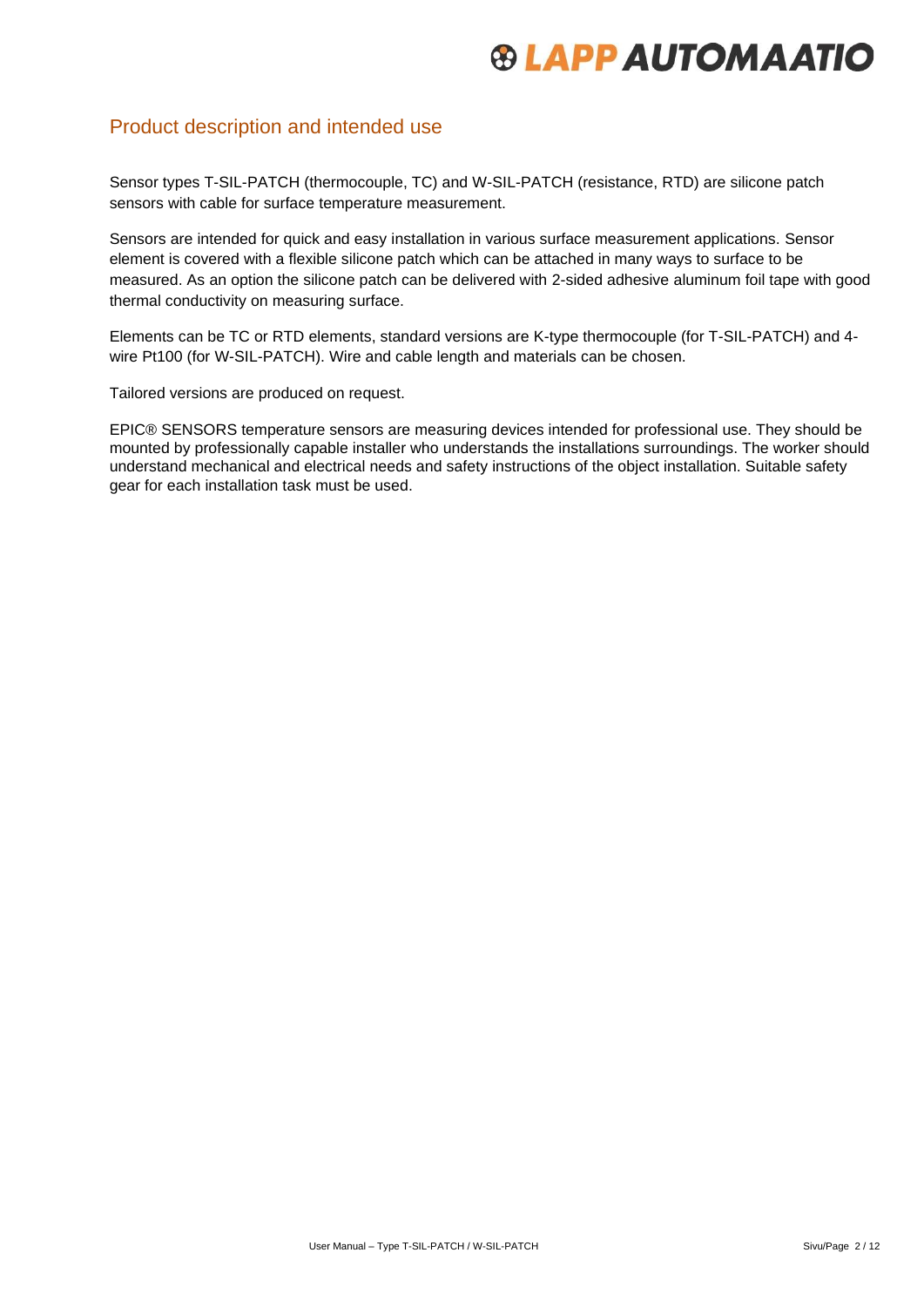### <span id="page-2-0"></span>Temperatures, measuring

Allowed measuring temperature range for sensor tip (silicone sensor head, patch) is:

- With Pt100 -40...+180 °C
- With TC 40...+180 °C

NOTE! Model 40x15x3: Allowed maximum temperature for heat shrink tubing on sensor end is +125 °C. Please see *Dimensional drawing.*

#### <span id="page-2-1"></span>Temperatures, ambient

Allowed maximum ambient temperature for wires or cable, according to cable type, is:

- SIL = silicone, max.  $+180$  °C
- FEP = Teflon<sup>®</sup>, max.  $+205$  °C
- GGD = glass silk cable/metal braid jacket, max.  $+350$  °C
- FDF = FEP wire insulation/braid shield/FEP jacket, max. +205 °C
- SDS = silicone wire insulation/braid shield/silicone jacket, only available as 2 wire cable, max. +180 °C
- TDT = Teflon® wire insulation/braid shield/ Teflon® jacket, max. +205 °C
- FDS = FEP wire insulation/braid shield/silicone jacket, max. +180 °C
- FS = FEP wire insulation/silicone jacket, max. +180 °C
- CON = no cable, individual single wires, FEP wire insulation, max.  $+205$  °C

NOTE! Model 40x15x3: Allowed maximum temperature for heat shrink tubing on sensor end is +125 °C. Please see *Dimensional drawing.*

Make sure the process temperature is not too much for the cable or heat shrink tube.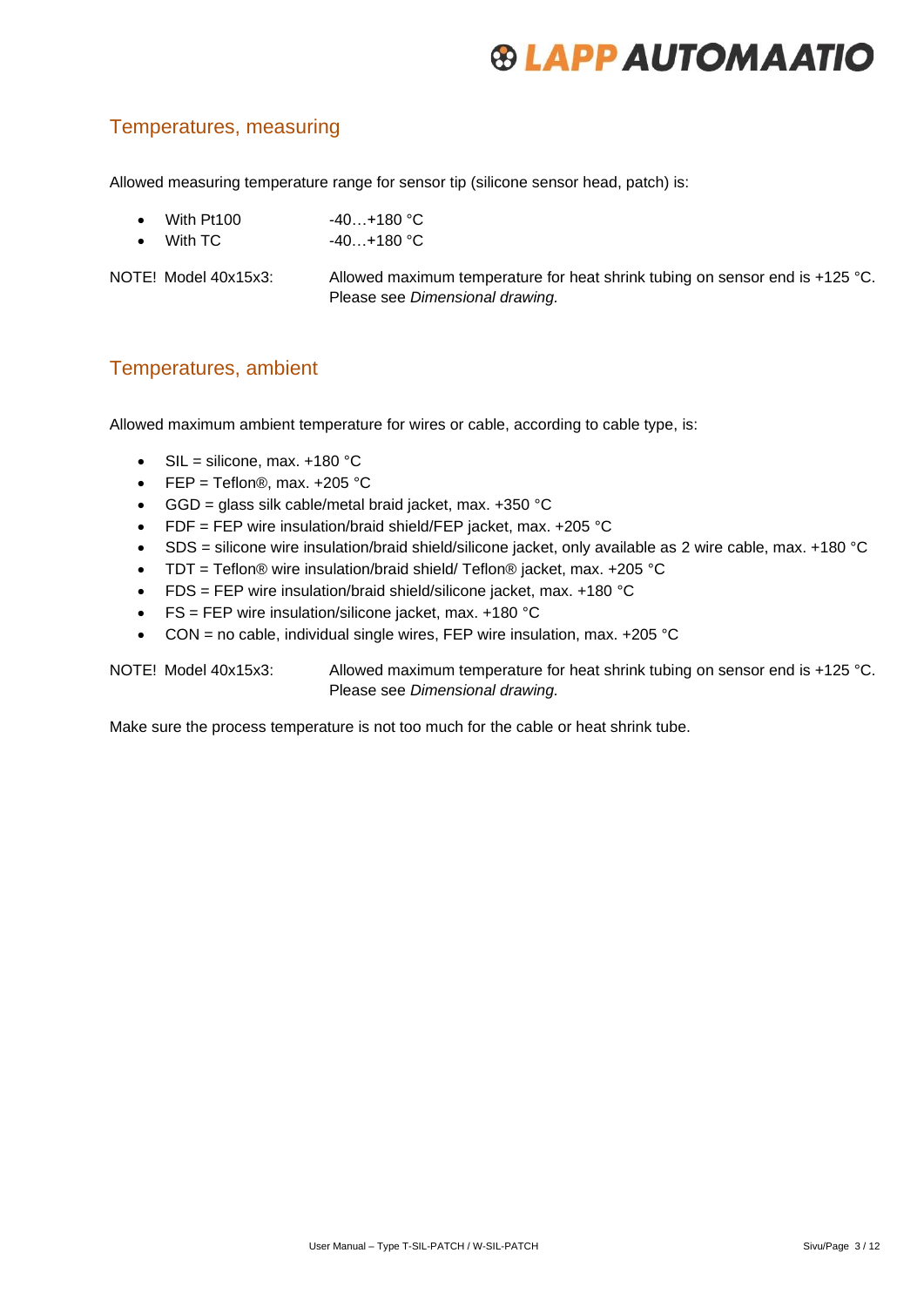### <span id="page-3-0"></span>Code key

|                                                               |                                                                                                                                |  | Example code: $W - SL - PATCH - 40X15X3 - 5000 / SL - 4 - A - Y - X$ |  |  |
|---------------------------------------------------------------|--------------------------------------------------------------------------------------------------------------------------------|--|----------------------------------------------------------------------|--|--|
|                                                               |                                                                                                                                |  |                                                                      |  |  |
| W<br>2xW<br>2xT                                               | = Pt100 resistance thermometer<br>$= 2 \times$ Pt 100 resistance thermometer<br>= thermocouple<br>$= 2x$ thermocouple          |  |                                                                      |  |  |
| SIL-PATCH                                                     | = silicone patch sensor (constant in code)                                                                                     |  |                                                                      |  |  |
| 40X15X3<br>68X43X8                                            | = silicone element size [mm]                                                                                                   |  |                                                                      |  |  |
| 5000                                                          | = cable or wiring length, CL [mm]                                                                                              |  |                                                                      |  |  |
| CON, SIL,<br>FEP, GGD,<br>FDF, TDT,<br>SDS, FDS,<br><b>FS</b> | = cable material (for more information, look<br>technical data on first page of the datasheet)                                 |  |                                                                      |  |  |
| 4,3,2<br>K,N,J                                                | $=$ Pt100 wire count<br>= thermocouple type                                                                                    |  |                                                                      |  |  |
| A, B<br>1,2,3                                                 | = Pt 100 accuracy class,<br>(class A as standard delivery)<br>= thermocouple accuracy class,<br>(class 1 as standard delivery) |  |                                                                      |  |  |
| Y<br>N                                                        | = with aluminum foil on installation surface<br>$=$ no aluminum foil                                                           |  |                                                                      |  |  |
| X                                                             | = additional details on the text line                                                                                          |  |                                                                      |  |  |
|                                                               |                                                                                                                                |  |                                                                      |  |  |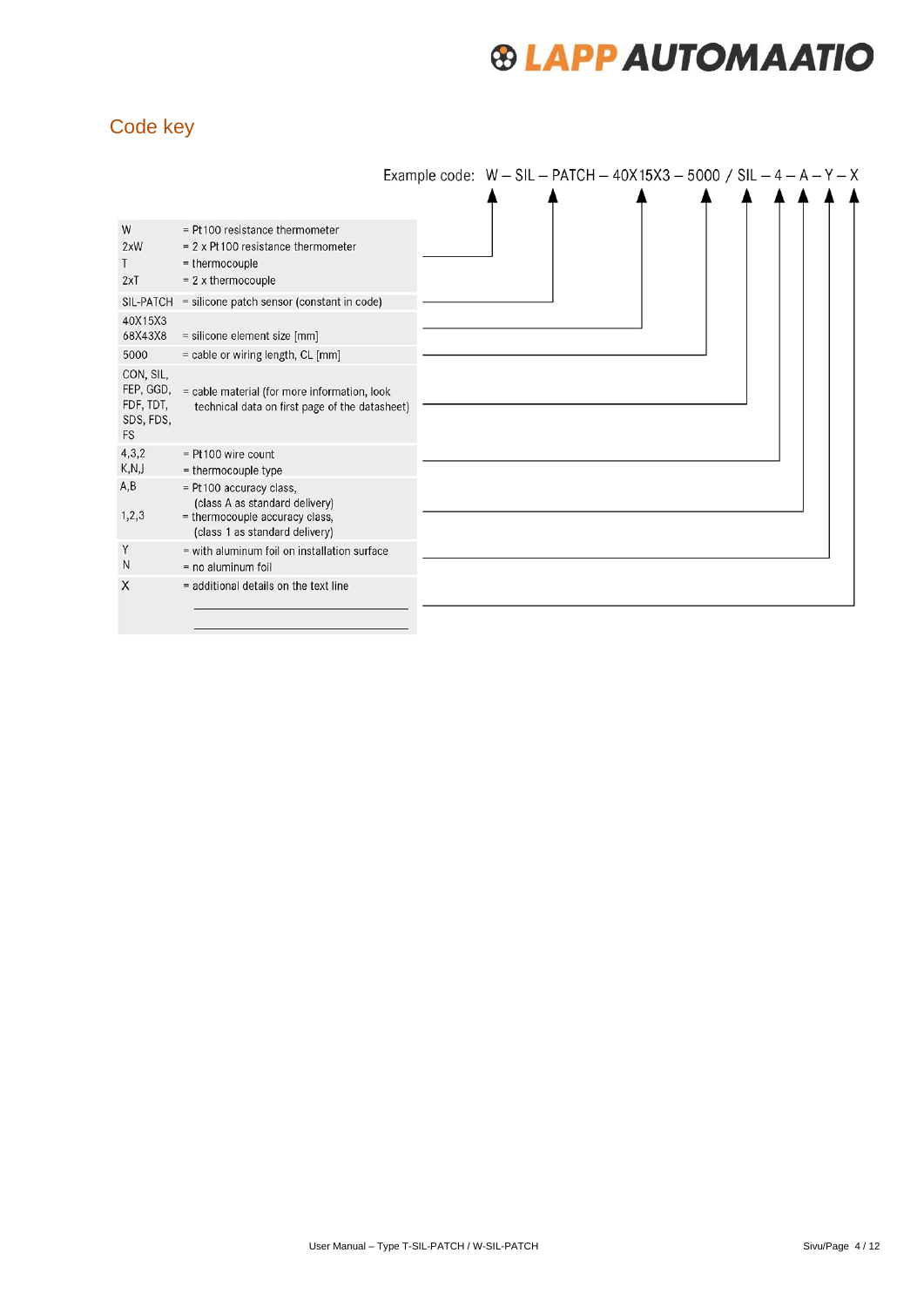### <span id="page-4-0"></span>Technical data

| <b>Tolerances Pt100</b><br>(IEC 60751) | A tolerance $\pm 0.15 + 0.002$ x t, operating temperature -100+450 °C<br>B tolerance $\pm 0.3 + 0.005$ x t, operating temperature - 196 + 600 °C<br>B 1/3 DIN, tolerance $\pm$ 1/3 x (0.3 + 0.005 x t), operating temperature -196+600 °C<br>B 1/10 DIN, tolerance ±1/10 x (0.3 + 0.005 x t), operating temperature -196+600 °C                                                                                                                                                                                                                                                                                                 |  |  |  |
|----------------------------------------|---------------------------------------------------------------------------------------------------------------------------------------------------------------------------------------------------------------------------------------------------------------------------------------------------------------------------------------------------------------------------------------------------------------------------------------------------------------------------------------------------------------------------------------------------------------------------------------------------------------------------------|--|--|--|
| Tolerances thermocouple<br>(IEC 60584) | Type J tolerance class 1 = -40 375 °C ± 1,5 °C, 375750 °C ± 0,004 x t<br>Types K and N tolerance class 1 = -40375 °C ±1,5 °C, 3751000 °C ±0,004 x t                                                                                                                                                                                                                                                                                                                                                                                                                                                                             |  |  |  |
| Cable materials                        | $SIL = silicone, max. +180 °C$<br>FEP = Teflon®, max. +205 °C<br>$GGD =$ glass silk cable/metal braid jacket, max. +350 °C<br>FDF = FEP wire insulation/braid shield/FEP jacket, max. +205 °C<br>SDS = silicone wire insulation/braid shield/silicone jacket, only available as 2 wire cable, max. +180 $^{\circ}$ C<br>TDT = Teflon® wire insulation/braid shield/ Teflon® jacket, max. +205 °C<br>FDS = FEP wire insulation/braid shield/silicone jacket, max. +180 $^{\circ}$ C<br>$FS = FEP$ wire insulation/silicone jacket, max. +180 °C<br>$CON = no cable$ , individual single wires, FEP wire insulation, max. +205 °C |  |  |  |
| Wire materials                         | 2 wires = FEP insulated twisted wires 2x0,22/+205°C<br>3 wires = FEP insulated twisted wires 3x0,22/+205°C<br>4 wires = FEP insulated twisted wires 4x0,22/+205°C                                                                                                                                                                                                                                                                                                                                                                                                                                                               |  |  |  |
| <b>Temperature range</b>               | $-40. + 180 °C$<br>(Note: range is for silicone sensor head, cable range according to selection)                                                                                                                                                                                                                                                                                                                                                                                                                                                                                                                                |  |  |  |
| <b>Approvals</b>                       | METROLOGICAL PATTERN APPROVAL                                                                                                                                                                                                                                                                                                                                                                                                                                                                                                                                                                                                   |  |  |  |
| <b>Quality certificate</b>             | ISO 9001:2015 and ISO 14001:2015 issued by DNV                                                                                                                                                                                                                                                                                                                                                                                                                                                                                                                                                                                  |  |  |  |
| IP rating                              | IP65, higher IP rating on request                                                                                                                                                                                                                                                                                                                                                                                                                                                                                                                                                                                               |  |  |  |

### <span id="page-4-1"></span>**Materials**

These are the standard materials of components for the sensor types T-SIL-PATCH / W-SIL-PATCH.

- 
- 
- 
- 

• Cable/wires please see *Technical data*

• Heat shrink tube Irradiated Modified Polyolefin (max. +125 °C), on wire end only on request, not used as standard • Sensing patch Silicone ELASTOSIL® RT 607 A/B • Installation surface Adhesive Aluminum Foil (option)

Other materials can be used on request.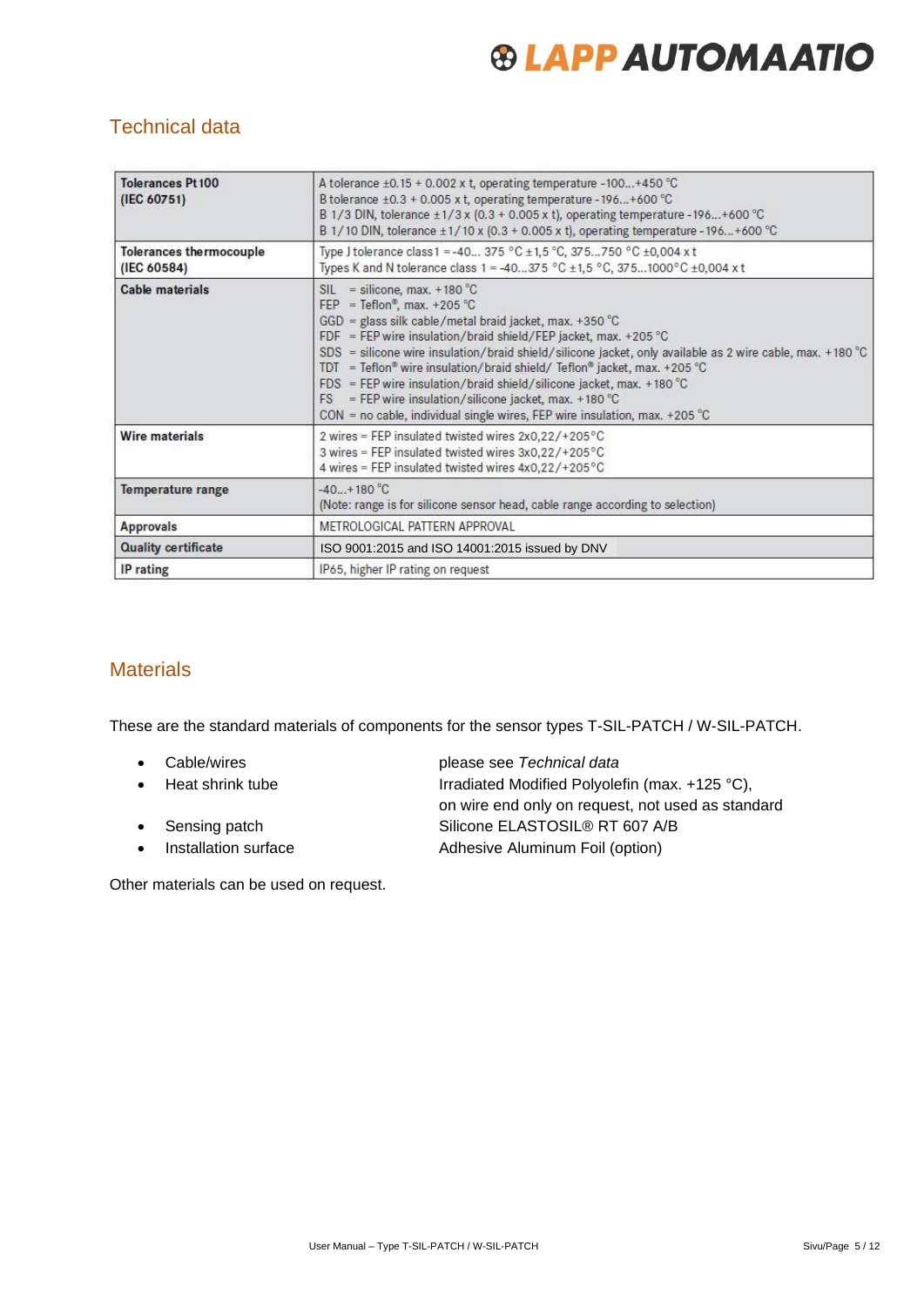### <span id="page-5-0"></span>Dimensional drawing



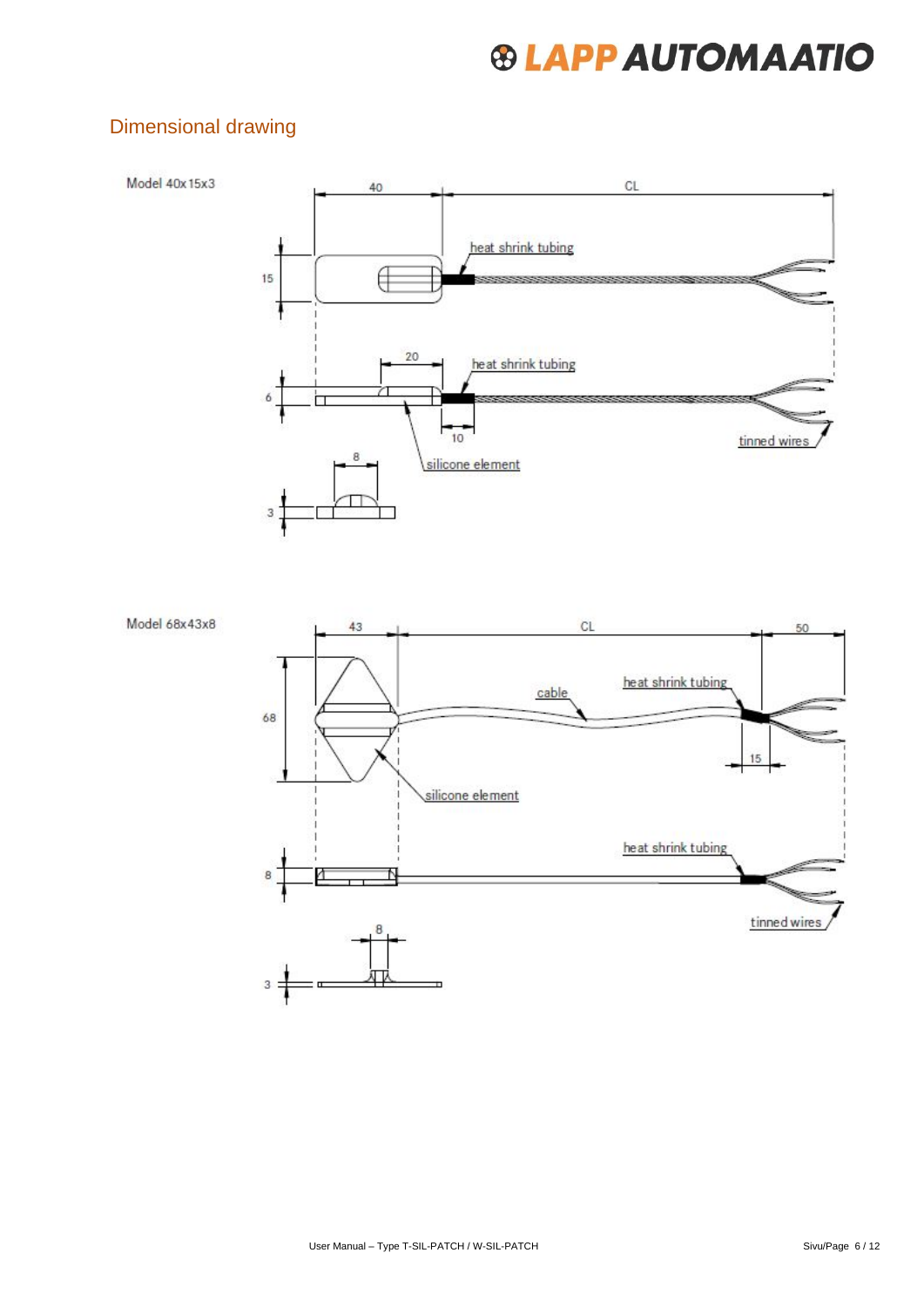### <span id="page-6-0"></span>Installation instructions

Before any installation, make sure the target process/machinery and site are safe to work!

Make sure the cable type matches the temperature and chemical requirements of the site.

#### **Installation phases:**

- Apply the silicone patch on a surface to the measured.
- Use a pipe clamp or cable tie or similar, to fix patch closely to surface.
- Or apply the patch with 2-sided adhesive aluminum foil (delivery option)
- Or, depending on surface material, the patch can be screwed or nailed down through the patch outer ends.
- Or weld a special fixing part on the measured surface, then insert the sensor patch in.
- Make sure there is no excess bending force loading the cable.
- Mount extra strain relief, e.g. cable tie, for cable, if necessary.

Image below: this example shows sensor installed with a pipe clamp, and with a welded fixing accessory.



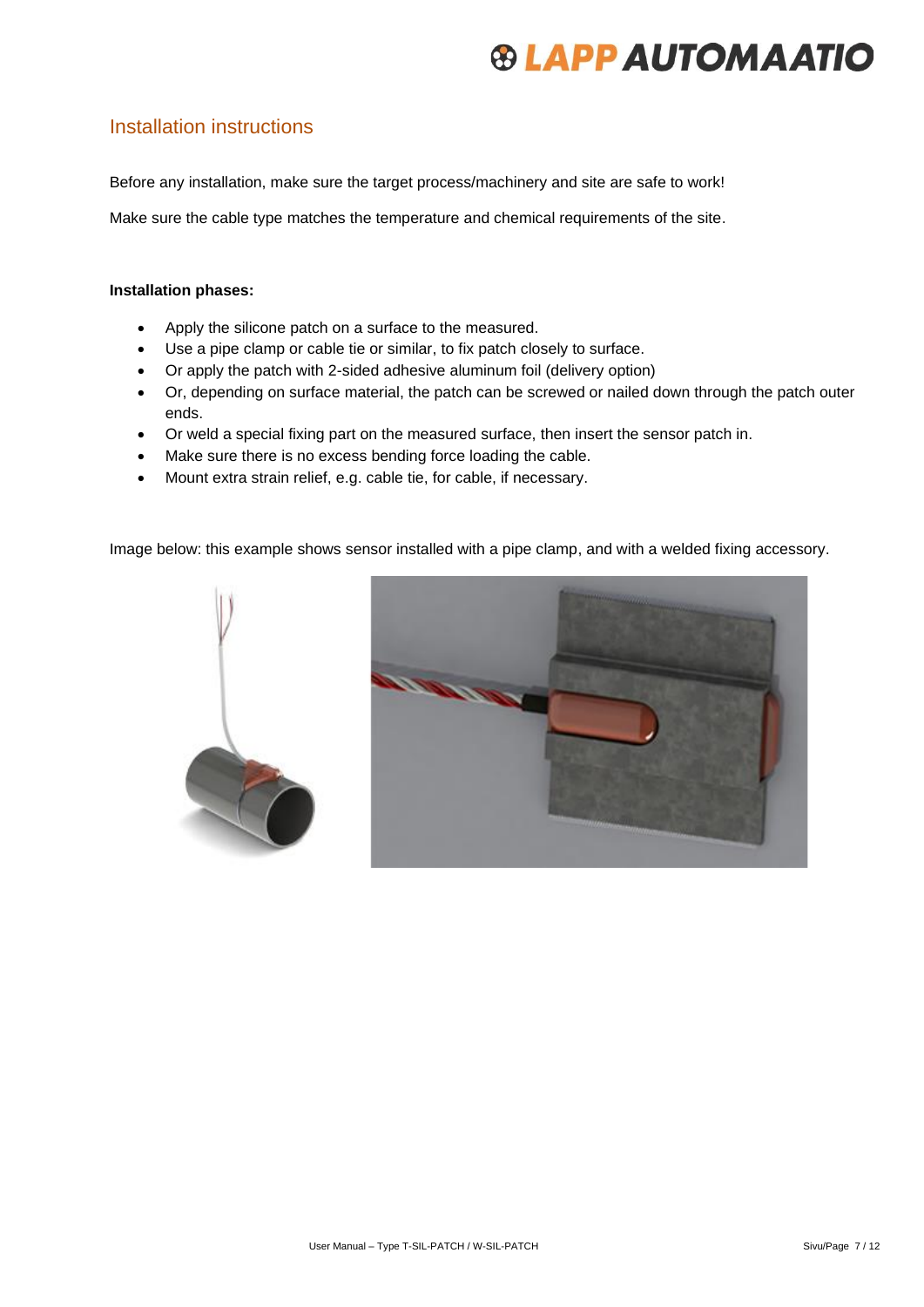### <span id="page-7-0"></span>Pt100; connection wiring



Image below: These are the connection colors of Pt100 resistor connections, according to standard EN 60751.

Other connections on request.

#### <span id="page-7-1"></span>Pt100; measuring current

The highest allowed measuring current for Pt100 measuring resistors depends on resistor type and brand.

Normally the recommended maximum values are:

- Pt100 1 mA
- Pt500 0,5 mA
- Pt1000 0,3 mA.

Do not use higher measuring current. It will lead to false measurement values and might even destroy the resistor.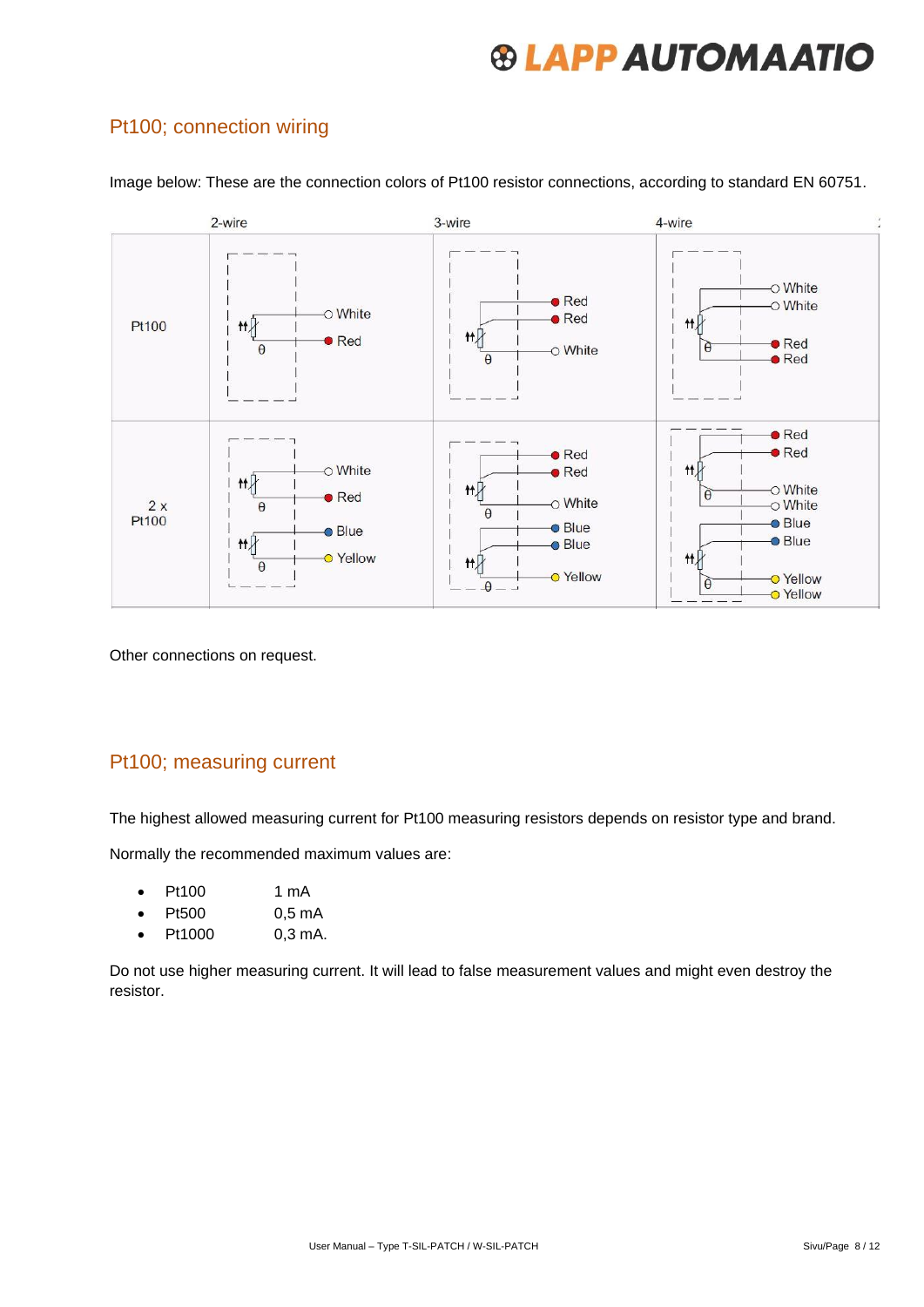### <span id="page-8-0"></span>TC; connection wiring

Image below: These are the connection colors of TC types J, K and N.



Other types on request.

### <span id="page-8-1"></span>TC; non-grounded or grounded types

Normally the thermocouple sensors are non-grounded, which means the protective tube / MI cable sheath is not connected to the thermo material hot junction, where two materials are welded together.

In special applications also grounded types are used.

NOTE! Non-grounded and grounded sensors cannot be connected to same circuits, make sure you are using the right type.

Image below: Non-grounded and grounded structures in comparison.

#### **Non-grounded TC** Grounded **TC**



Thermo material hot junction and protective tube / MI cable sheath are galvanically isolated from each other.



Thermo material hot junction has galvanic connection with protective tube / MI cable sheath.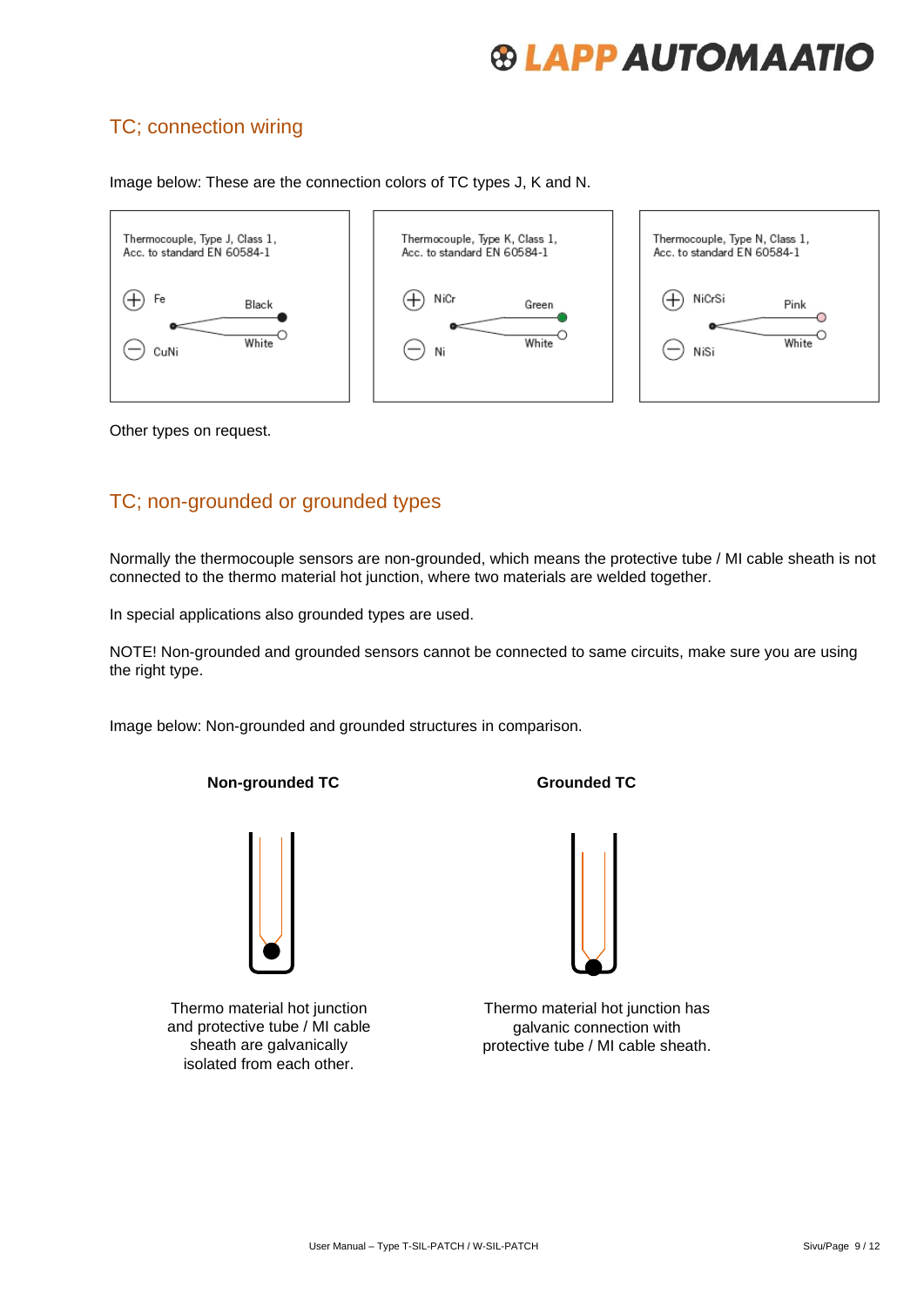| New standards:                    | IEC 60584-3                                      | <b>DIN EN 60584</b>                     | <b>ISA MC 96.1</b>                               |
|-----------------------------------|--------------------------------------------------|-----------------------------------------|--------------------------------------------------|
| Thermo Type                       | <b>IEC 584</b>                                   | DIN 43714                               | <b>ANSI MC 96.1</b>                              |
| NiCr-Ni / K<br>KCA: Fe-CuNi       | $rac{1}{2}$<br>+ green/ - white<br>Jacket: green | 83<br>+ red/ - green<br>Jacket: green   | $rac{1}{2}$<br>+ yellow/ - red<br>Jacket: yellow |
| Fe-CuNi / L                       |                                                  | 용다<br>+ red/ - blue<br>Jacket: blue     |                                                  |
| Fe-CuNi / J                       | 8분<br>+ black/ - white<br>Jacket: black          |                                         | @ 크드<br>+ white/ - red<br>Jacket: black          |
| Pt10Rh-Pt / S<br>SCA: E-Cu/A-Cu   | 83 동)<br>+ orange/ - white<br>Jacket: orange     | ⊜੩≡<br>+ red/ - white<br>Jacket: white  | $z =$<br>+ black/ = red<br>Jacket: green         |
| Pt13Rh-Pt / R<br>RCA: E-Cu/A-Cu   | ਃæ<br>+ orange/ - white<br>Jacket: orange        | 85<br>+ red/ - white<br>Jacket: white   | $\frac{1}{2}$<br>+ black/ - red<br>Jacket: green |
| Pt30Rh-Pt6Rh / B<br>BC: S-Cu/E-Cu | 85号)<br>+ grey/ - white<br>Jacket: grey          |                                         | 85국)<br>+ grey/ - red<br>Jacket: grey            |
| NiCrosil-Nisil / N<br>NC: Cu-CuNi | 82<br>+ pink/ - white<br>Jacket: pink            |                                         |                                                  |
| Cu-CuNi / U                       |                                                  | 응급<br>+ red/ - brown<br>Jacket: brown   |                                                  |
| Cu-CuNi / T                       | 8분<br>+ brown/ - white<br>Jacket: brown          |                                         |                                                  |
| NiCr-CuNi / E                     | 8분<br>+ purple/ - white<br>Jacket: purple        | 85<br>+ red/ - purple<br>Jacket: purple | 8년<br>+ purple/ - red<br>Jacket: purple          |

### <span id="page-9-0"></span>TC; thermocouple cable standards (color table)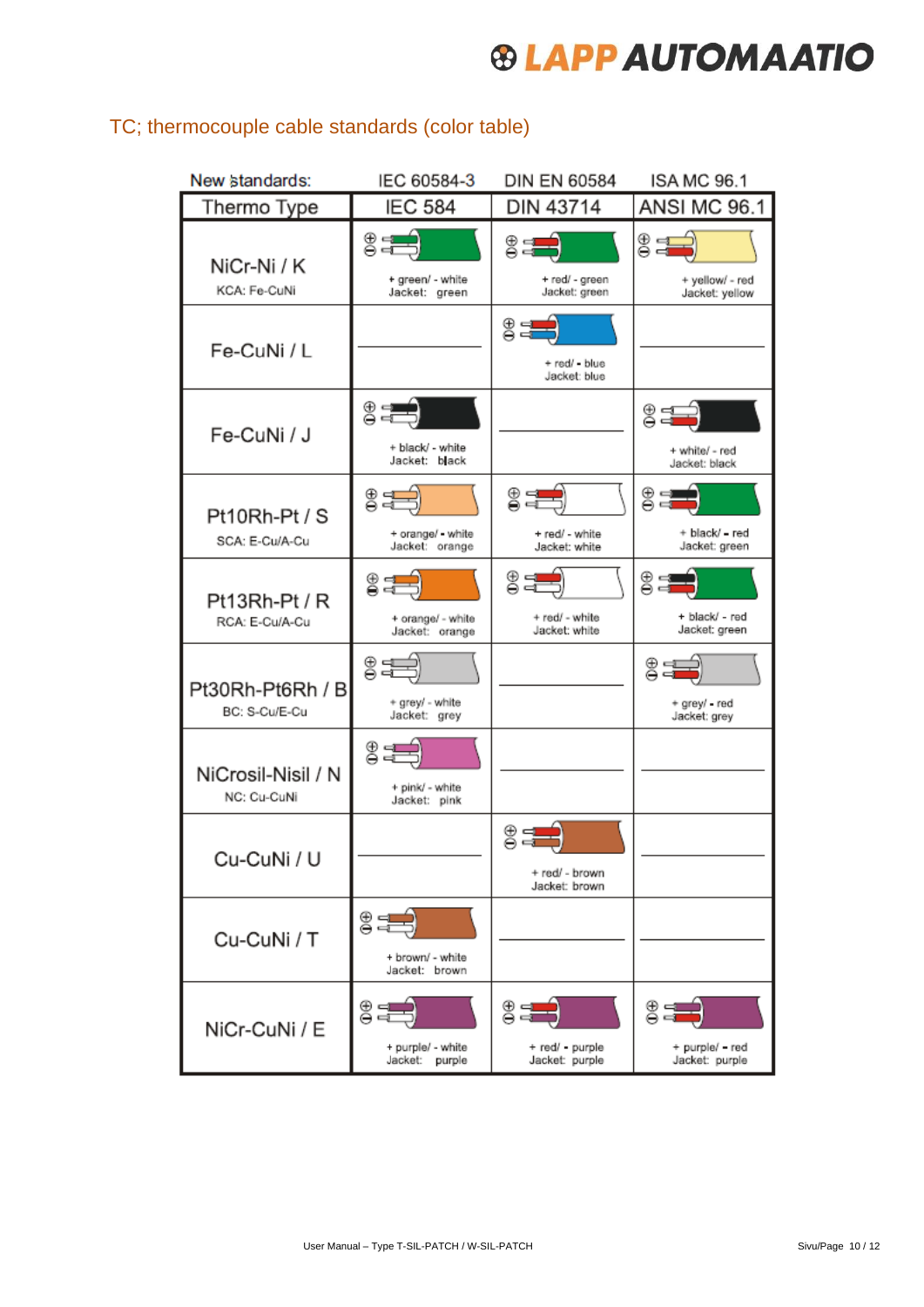### <span id="page-10-0"></span>Type label of standard versions

Each sensor has a type label attached to. It is a moisture and wear proof industrial grade sticker, with black text on white label. This label has printed information as presented below.

Image below: Example of a standard sensor type label.



#### <span id="page-10-1"></span>Serial number information

Serial number S/N is always printed on type label in the following form: yymmdd-xxxxxxx-x:

- yymmdd production date, e.g. "210131" = 31.1.2021
	- -xxxxxxx production order, e.g. "1234567"
- -x sequential ID number within this production order, e.g. "1"